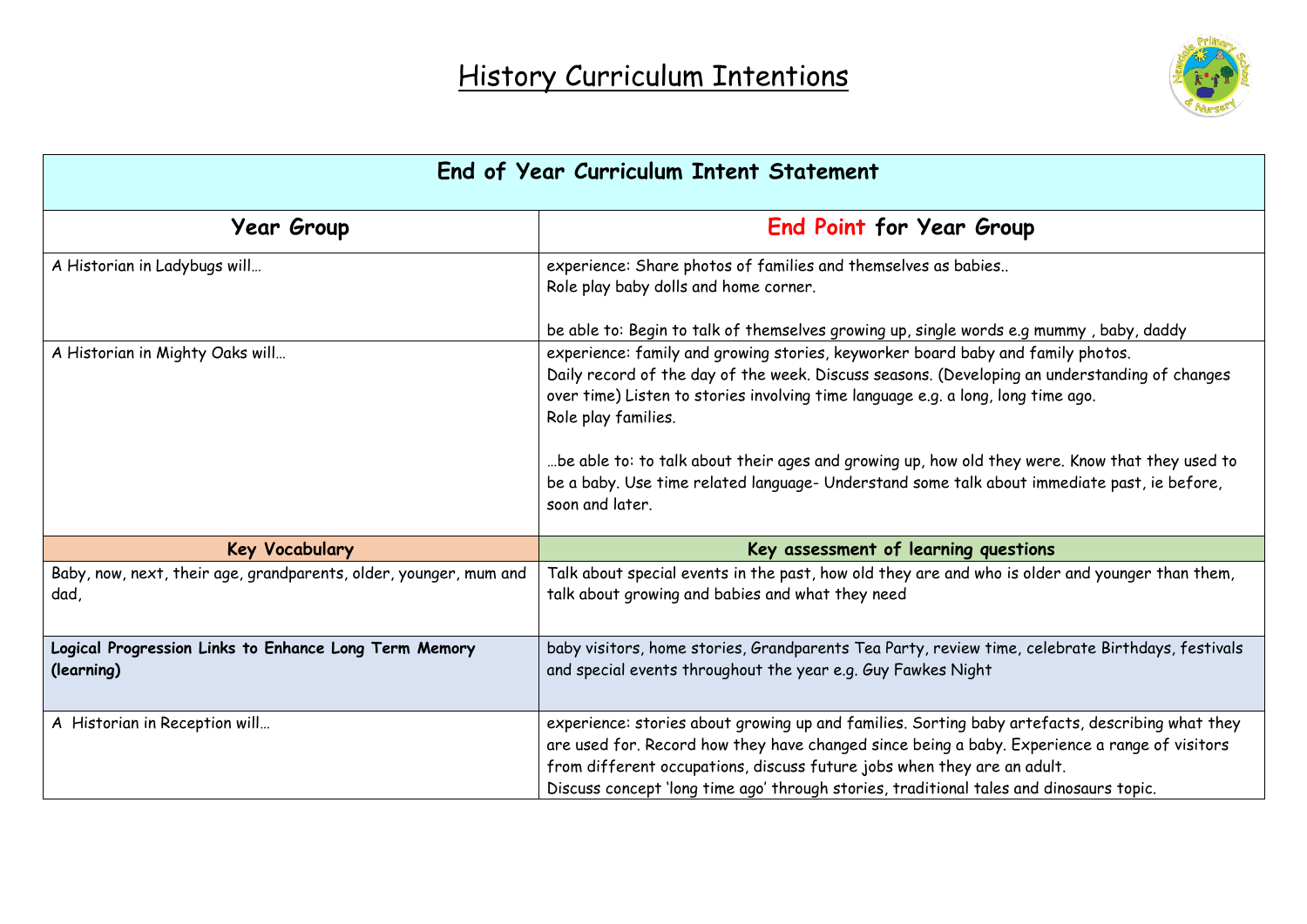

|                                                                      |                                           | be able to: Use everyday language related to time. Be able to talk about some things e.g<br>dinosaurs or them as a baby belonging to the past only. Draw/record and talk about past events.<br>Sequence events in the correct order. To be able to talk to grandparents about past events in<br>their era.                                                                                                                                                                                                                                                                                                                                                                                                 |  |
|----------------------------------------------------------------------|-------------------------------------------|------------------------------------------------------------------------------------------------------------------------------------------------------------------------------------------------------------------------------------------------------------------------------------------------------------------------------------------------------------------------------------------------------------------------------------------------------------------------------------------------------------------------------------------------------------------------------------------------------------------------------------------------------------------------------------------------------------|--|
|                                                                      | <b>Key Vocabulary</b>                     | Key assessment of learning questions                                                                                                                                                                                                                                                                                                                                                                                                                                                                                                                                                                                                                                                                       |  |
| Baby, age, adult, child<br>childhood, grandparent, long<br>ago, past | Model and extend language-<br>In the past | Evidence me, Observations, recording of vocabulary                                                                                                                                                                                                                                                                                                                                                                                                                                                                                                                                                                                                                                                         |  |
| Logical Progression Links to Enhance Long Term Memory<br>(learning)  |                                           | baby bathing, home stories, Grandparents Tea Party, review time, celebrate Birthdays, festivals<br>and special events throughout the year. Different stories e.g. once there were giants.                                                                                                                                                                                                                                                                                                                                                                                                                                                                                                                  |  |
| A Historian in Year 1 will                                           |                                           | know:<br>how household gadgets (hoovers, irons, hot water bottles, washing machines etc) have<br>$\bullet$<br>changed<br>changes to the railway within living memory and the work of George Stephenson<br>the great fire of London was a significant national event<br>why bonfire night is celebrated<br>be able to:<br>look at how technology has changed household items<br>Describe how the railway changed life in Britain.<br>$\bullet$<br>Compare and contrast life before and after the railway. (Modern railway)<br>Sequence the Great Fire of London and describe how it changed building laws and the<br>introduction of the fire service.<br>Explain who Guy Fawkes is and why we remember him |  |
|                                                                      | <b>Key Vocabulary</b>                     | Key assessment of learning questions                                                                                                                                                                                                                                                                                                                                                                                                                                                                                                                                                                                                                                                                       |  |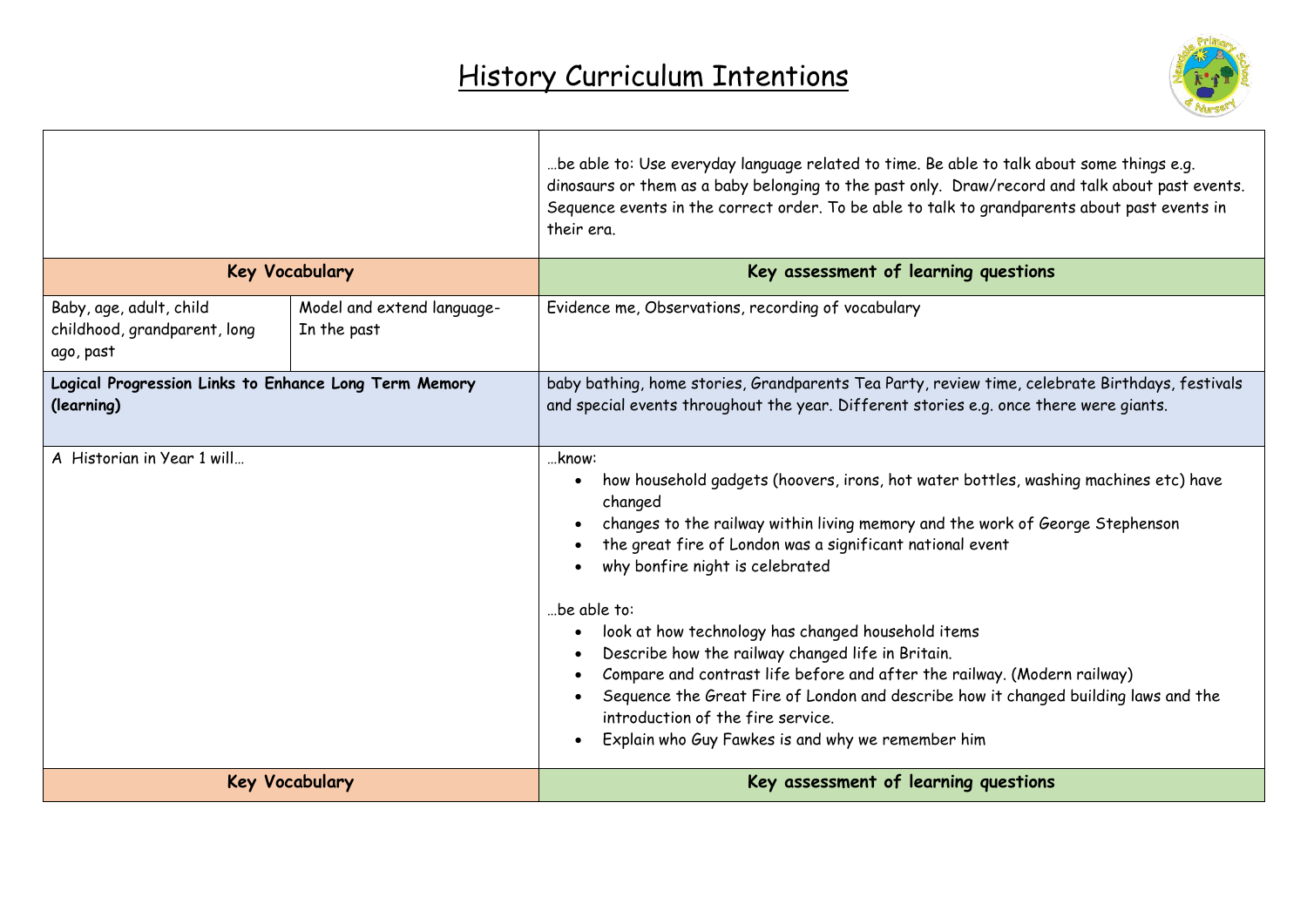

| Guy Fawkes<br>Gunpowder<br>Plot<br>Parliament<br>George Stephenson<br>Steam<br>Engine<br>Railway<br><b>River Thames</b><br>Fire | What would it be like to travel on a steam train?<br>Can you tell me how trains have changed?<br>Who was Guy Fawkes?<br>Who was George Stephenson?<br>How did the people in London feel during the Great Fire of London?<br>Can you tell me how to stay safe on Bonfire Night?                                                                                                       |
|---------------------------------------------------------------------------------------------------------------------------------|--------------------------------------------------------------------------------------------------------------------------------------------------------------------------------------------------------------------------------------------------------------------------------------------------------------------------------------------------------------------------------------|
| London<br>Logical Progression Links to Enhance Long Term Memory<br>(learning)                                                   | Attingham/Shrugborough<br>Steam train journey & model railway- Telford Steam Railway                                                                                                                                                                                                                                                                                                 |
|                                                                                                                                 | Outdoor role play - bakery, D&T fire engines, linked to music - glockenspiels<br>Grandparents Tea Party,                                                                                                                                                                                                                                                                             |
| A Historian in Year 2 will                                                                                                      | know:<br>About the life of Florence Nightingale and Mary Seacole and how they have contributed<br>to national and international achievements.<br>The Olympic Event and how it is significant globally and to the UK. (Much Wenlock)<br>How the Darby Family were significant in the development of Telford and the wider<br>World.                                                   |
|                                                                                                                                 | be able to:<br>Compare aspects of lives in different periods and how this has impacted on our own lives<br>today.<br>To be able to ask and answer questions using stories and sources to show that they know<br>$\bullet$<br>and understand key features of events.<br>Introduce historical periods that learning will be built upon in key stage 2. (The Industrial<br>Revolution). |
| <b>Key Vocabulary</b>                                                                                                           | Key assessment of learning questions                                                                                                                                                                                                                                                                                                                                                 |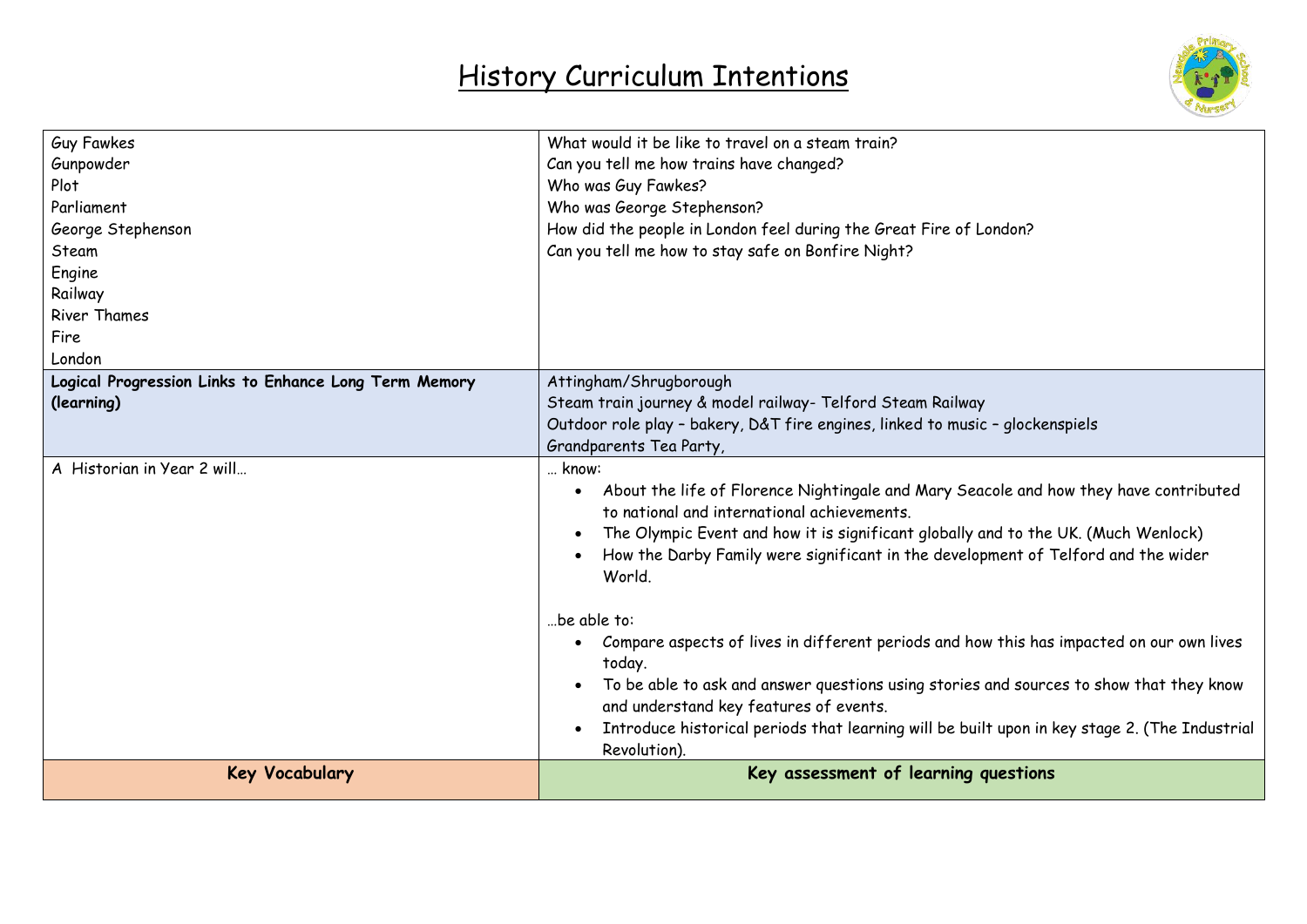

| Florence Nightingale                                  | Abraham Darby (I/II/III) | How would life be different if Florence had not made the school for nurses?                 |  |
|-------------------------------------------------------|--------------------------|---------------------------------------------------------------------------------------------|--|
| Crimean war                                           | bridge                   | Tell me why the Darby family were important in the industrial revolution?                   |  |
| hygiene                                               | cast iron                | How has the Olympics changed over time?                                                     |  |
| Mary Seacole                                          | blast furnace            |                                                                                             |  |
| Turkey                                                | industrial revolution    |                                                                                             |  |
| Scutari Hospital                                      | Olympics                 |                                                                                             |  |
| disease                                               | Wenlock                  |                                                                                             |  |
| soldiers                                              | Greece                   |                                                                                             |  |
| school for nurses                                     | medal                    |                                                                                             |  |
| training                                              | athlete                  |                                                                                             |  |
|                                                       | competitor               |                                                                                             |  |
| Logical Progression Links to Enhance Long Term Memory |                          | Residential Trip to Ironbridge.                                                             |  |
| (learning)                                            |                          | (Visit to Coalbrookdale Church, designed by Darby Family. Blists Hill visit to look at life |  |
|                                                       |                          | during the Victorian times).                                                                |  |
|                                                       |                          | Much Wenlock trip to Wenlock Edge. (Links to Science, Healthy Eating Unit and Art).         |  |
|                                                       |                          | Link to Rosa Parks and Black History Month.                                                 |  |
| A Historian in Year 3 will                            |                          | know:                                                                                       |  |
|                                                       |                          | How farming developed during the Stone Age and Bronze Age.                                  |  |
|                                                       |                          | What religion the Stone Age and Bronze Age people followed and how.                         |  |
|                                                       |                          | How the Stone Age and Bronze Age people lived and how their cultures developed.             |  |
|                                                       |                          | About the invasions of Julius Caesar, the Roman Empire and Cladius.                         |  |
|                                                       |                          | How the Celts (led by Boudicca) fought to defend their land.                                |  |
|                                                       |                          | About developments in civilizations, technology and culture created by the Romans.          |  |
|                                                       |                          | That the Romans were vital in establishing Christianity in England.                         |  |
|                                                       |                          |                                                                                             |  |
|                                                       |                          | be able to:                                                                                 |  |
|                                                       |                          | Describe the habits of hunter gathers and compare them to Bronze Age farmers.               |  |
|                                                       |                          | Compare Stone Age religious ceremonies with those of the Bronze Age.                        |  |
|                                                       |                          | Explain what life was like for Stone Age and Bronze Age people.                             |  |
|                                                       |                          | Explain the difference between and the significance of BC and AD dates.                     |  |
|                                                       |                          | Use a timeline to order the key events of the Roman period.                                 |  |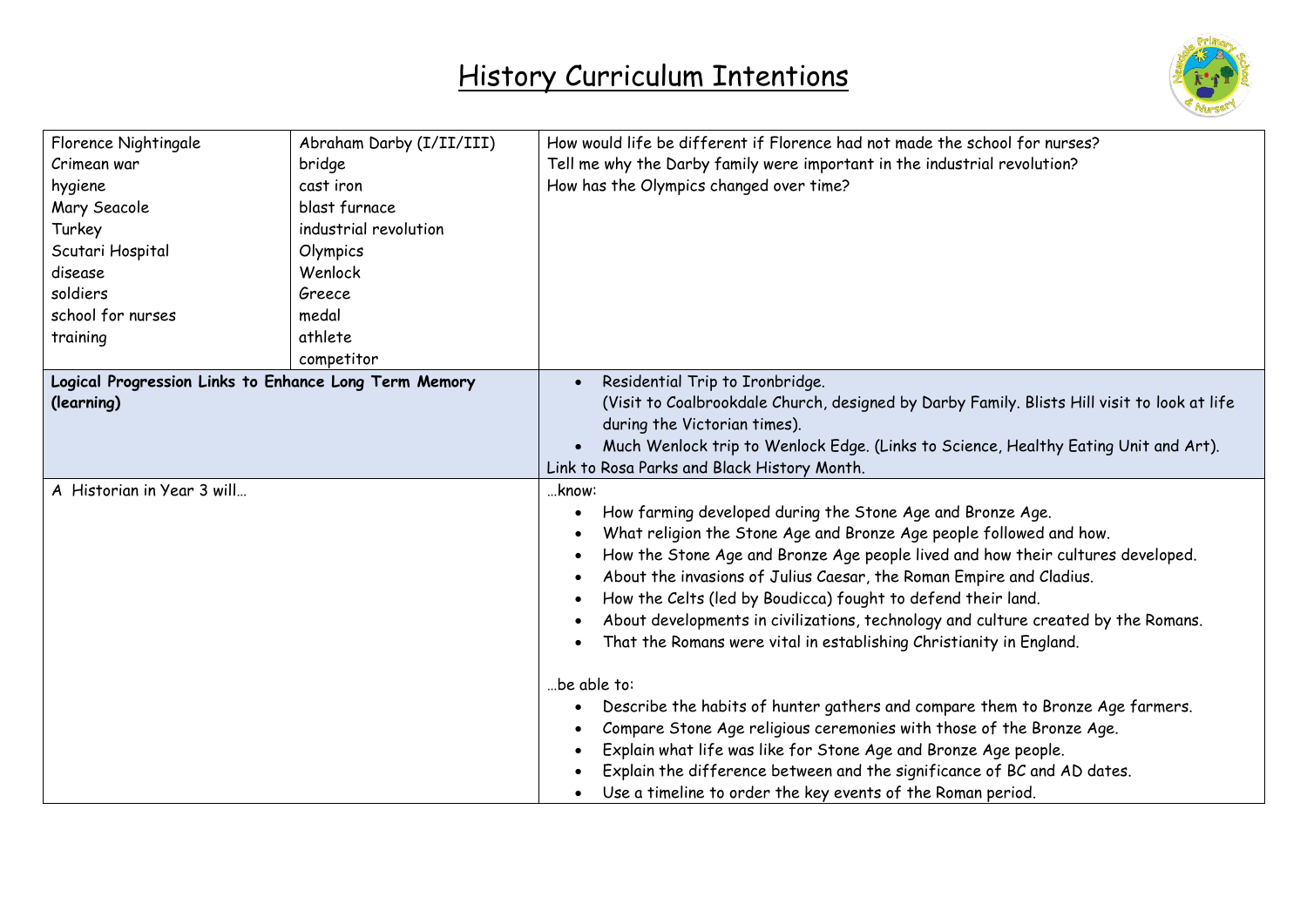

|                                                                                                                                                                                 |                                                                                  |                                                                                                                                       |                                                                                   | Understand why the actions of leaders at this time were significant and why they reacted<br>as they did.<br>Describe key local Roman sites such as Wroxeter and Chester.                                                                                                                                                   |
|---------------------------------------------------------------------------------------------------------------------------------------------------------------------------------|----------------------------------------------------------------------------------|---------------------------------------------------------------------------------------------------------------------------------------|-----------------------------------------------------------------------------------|----------------------------------------------------------------------------------------------------------------------------------------------------------------------------------------------------------------------------------------------------------------------------------------------------------------------------|
|                                                                                                                                                                                 |                                                                                  | <b>Key Vocabulary</b>                                                                                                                 |                                                                                   | Key assessment of learning questions                                                                                                                                                                                                                                                                                       |
| Palaeolithic<br>Mesolithic<br>Neolithic<br>Stone Age<br>Artefacts<br>Archaeologist<br>Flint weapons<br>tools<br>Ceremonies<br>Hunter<br>gatherers<br>Cave paintings<br>Religion | Bronze Age<br>Pottery<br>Stonehenge<br>Warriors<br>Thatched<br>Bronze<br>Farmers | Iron Age<br>Armour<br>Shield<br>Hillforts<br>Blacksmith<br>Celts<br>hill forts:<br>tribal<br>kingdoms,<br>farming, art<br>and culture | Romans<br>Celts<br>Boudicca<br>Roman Empire<br>Julius Caesar<br>Leader<br>culture | Describe the changes in farming from ____ to ____.<br>Compare and describe tools and weapons from when and weapons.<br>How did warriors develop over time?                                                                                                                                                                 |
| (learning)                                                                                                                                                                      |                                                                                  | Logical Progression Links to Enhance Long Term Memory                                                                                 |                                                                                   | Stone Age exhibition at Shrewsbury Museum.<br>Consider the use of Romans as a transition unit feeding into Year 4.<br>Trip to Wroxeter/ Chester.<br>Link to RE.<br>Link to Science -rocks and soils.                                                                                                                       |
| A Historian in Year 4 will                                                                                                                                                      |                                                                                  |                                                                                                                                       |                                                                                   | know:<br>reasons why different groups settled in the past<br>that Britain has been invaded by several different groups over time including names of<br>groups.<br>that Britain would have been an important country to have invaded and conquered.<br>Rome withdrew from Britain in AD 410 and causes for this withdrawal. |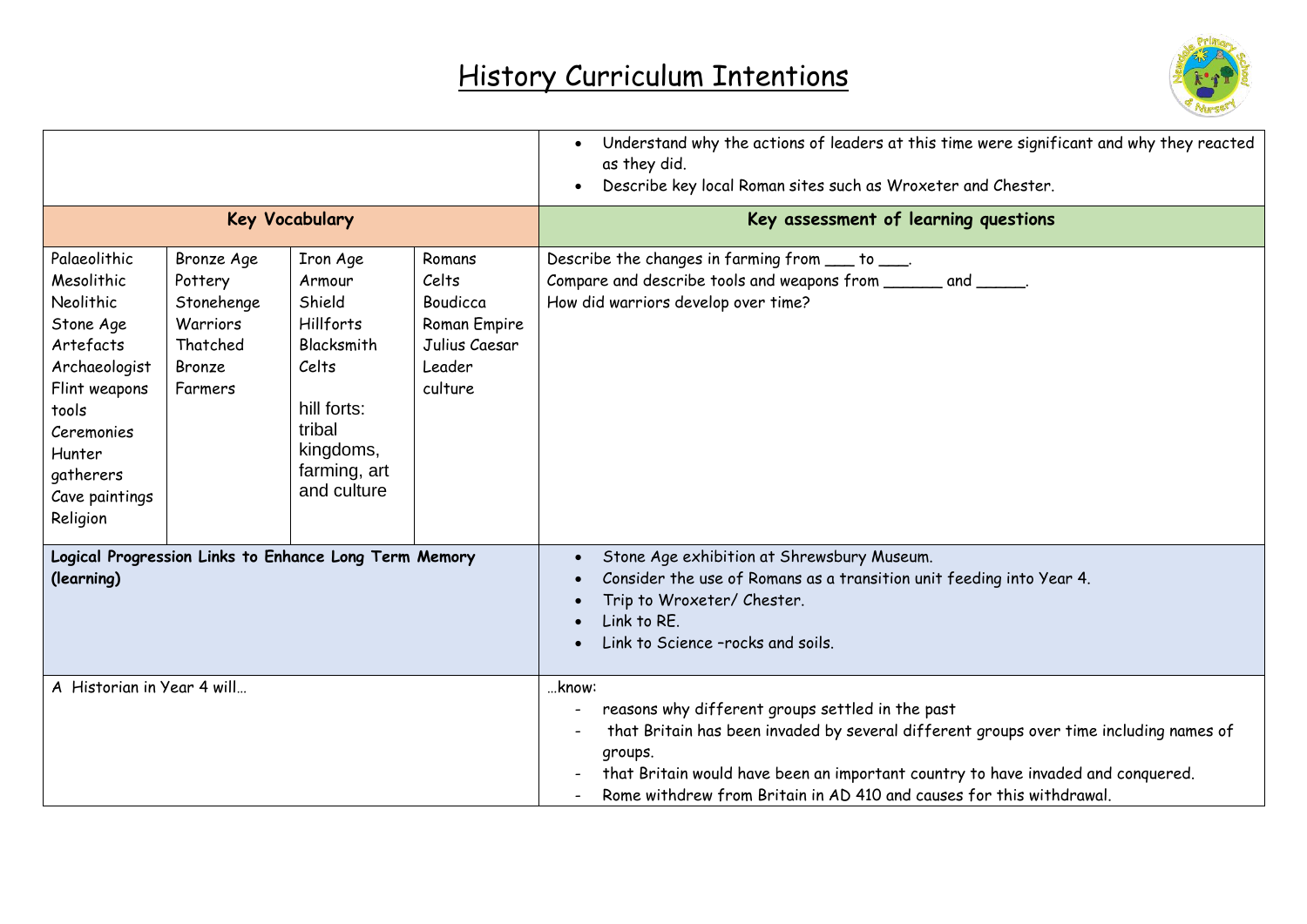

|                                                 |                                               |                                                | Scots invaded after Roman withdrawal.<br>The impact of Anglo-Saxon invasion and settlement, including place names, village life, art<br>and culture on modern British life.<br>How the kingdoms of Egypt unified.<br>How the Egyptians worshipped their gods and the importance of the afterlife.<br>How the pyramids were constructed and the role of slaves in Ancient Egypt.<br>The date and causes for the beginning of the Industrial Revolution alongside how it<br>affected the life of children.<br>be able to:<br>describe events from the past using dates when things happened using the words ancient<br>and century.<br>use a timeline within a specific time in history to set out the order things may have<br>happened<br>recognise and quantify the different time periods that exists between different groups<br>that invaded Britain<br>suggest why certain events happened as they did, why people acted in certain ways and<br>how this impacts us today.<br>Understand trends and connections over time and use appropriate historical terms.<br>Devise questions about change, cause, similarity, difference and significance.<br>Understand that our knowledge of the past is constructed from a range of sources.<br>Use a range of relevant historical sources to construct informed responses. |
|-------------------------------------------------|-----------------------------------------------|------------------------------------------------|----------------------------------------------------------------------------------------------------------------------------------------------------------------------------------------------------------------------------------------------------------------------------------------------------------------------------------------------------------------------------------------------------------------------------------------------------------------------------------------------------------------------------------------------------------------------------------------------------------------------------------------------------------------------------------------------------------------------------------------------------------------------------------------------------------------------------------------------------------------------------------------------------------------------------------------------------------------------------------------------------------------------------------------------------------------------------------------------------------------------------------------------------------------------------------------------------------------------------------------------------------------------------------------------------------------------------|
|                                                 | <b>Key Vocabulary</b>                         |                                                | Key assessment of learning questions                                                                                                                                                                                                                                                                                                                                                                                                                                                                                                                                                                                                                                                                                                                                                                                                                                                                                                                                                                                                                                                                                                                                                                                                                                                                                       |
| Egyptians<br>Pharaoh<br>Scribe<br>Hieroglyphics | Anglo Saxons<br>Anglo<br>Saxons<br>Settlement | Industrial<br>revolution<br>Mining<br>Industry | Egyptians<br>Explain the role of the pyramids in ancient Egypt.<br>Anglo Saxons                                                                                                                                                                                                                                                                                                                                                                                                                                                                                                                                                                                                                                                                                                                                                                                                                                                                                                                                                                                                                                                                                                                                                                                                                                            |
| Tomb<br>Ancient                                 | Vikings<br>Invade                             | Labour<br>Industrial                           | List two reasons why the Saxons chose to settle in Britain?                                                                                                                                                                                                                                                                                                                                                                                                                                                                                                                                                                                                                                                                                                                                                                                                                                                                                                                                                                                                                                                                                                                                                                                                                                                                |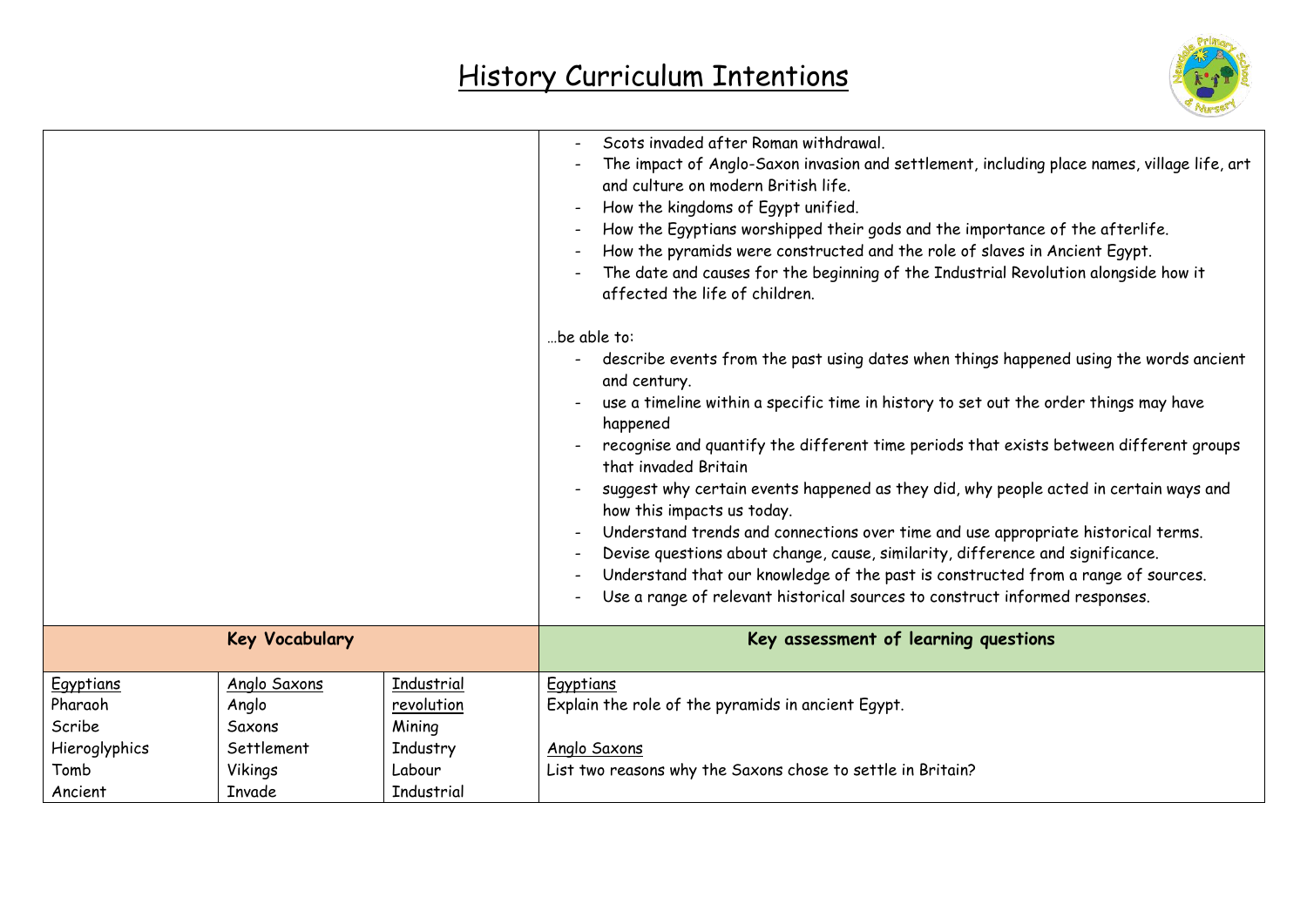

| Sarcophagus<br>Priest<br>Mummification<br>Canopic<br>Pyramid        | Kingdoms<br>Village   | Revolution<br>Factory<br>Resources<br>Quarry | <b>Industrial Revolution</b><br>Would you prefer to be a child in the Industrial revolution or the present day?                                                                                                                                                                                                                                                                                                                                                                                                                                                                                                                                                                                                                                                                                                                                                          |  |
|---------------------------------------------------------------------|-----------------------|----------------------------------------------|--------------------------------------------------------------------------------------------------------------------------------------------------------------------------------------------------------------------------------------------------------------------------------------------------------------------------------------------------------------------------------------------------------------------------------------------------------------------------------------------------------------------------------------------------------------------------------------------------------------------------------------------------------------------------------------------------------------------------------------------------------------------------------------------------------------------------------------------------------------------------|--|
| Logical Progression Links to Enhance Long Term Memory<br>(learning) |                       |                                              | Continue in-depth study of elements of Ancient Egypt through Literacy and Guided Reading.<br>Use the Time Travelling Cat as Guided Reading to compare modern day to Ancient Egypt.<br>Immerse the children in Egyptian culture through art project. (Canopic Jars)<br>Plan a trip for the children to be exposed to the conditions of the Industrial Revolution, such as<br>Black Country museum or Quarry Bank (National Trust).<br>Links to Literacy, using Anglo-Saxon themed text.                                                                                                                                                                                                                                                                                                                                                                                   |  |
| A Historian in Year 5 will                                          |                       |                                              | know:<br>About how important the locality of Ironbridge was to the Industrial Revolution such as<br>$\bullet$<br>access to natural resources (River Severn, mining), transport, the impact on the local<br>community (job opportunities) and the shift from agriculture to mining.<br>About when and how the Vikings invaded Anglo-Saxon Britain, key battles (to the time of<br>$\bullet$<br>Edward the Confessor) and the impact that this had on shaping modern Britain.<br>About Maya beliefs and similarities and differences to modern world religions in the<br>$\bullet$<br>present day.<br>be able to:<br>Use dates and historical language<br>$\bullet$<br>Use primary and secondary sources and artefacts to deduce and infer information<br>Compare between historical periods; explaining things that have changed and things which<br>have stayed the same |  |
|                                                                     | <b>Key Vocabulary</b> |                                              | Key assessment of learning questions                                                                                                                                                                                                                                                                                                                                                                                                                                                                                                                                                                                                                                                                                                                                                                                                                                     |  |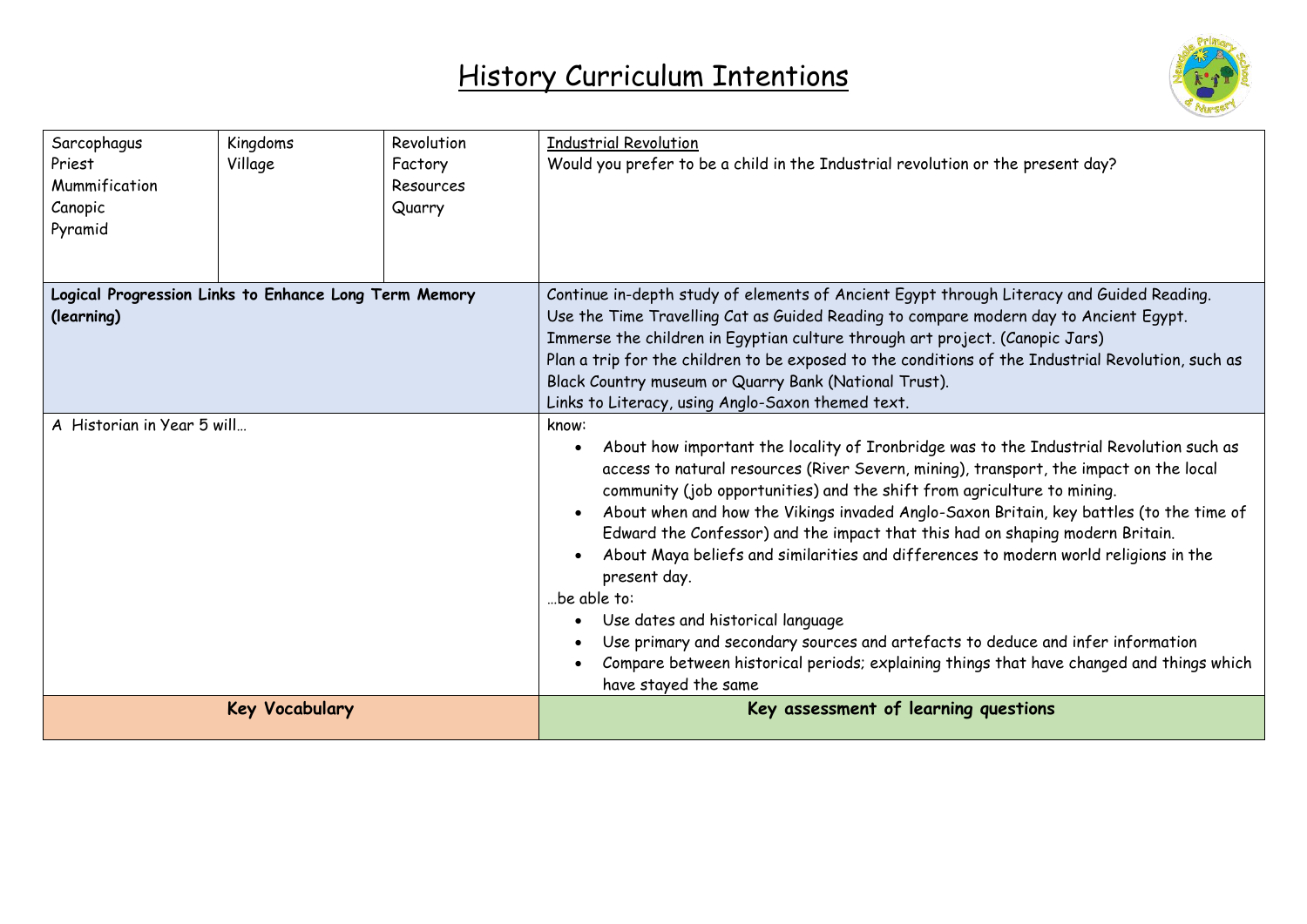

| Invade/Settle/Conquer<br>Anglo-Saxons/Vikings/Maya<br>Longboat<br>Industrial/Industrial Revolution<br>Agriculture<br>Mining<br>Civilisation<br>Astronomy<br>Sources/Artefacts - Reliability<br>Chronological | Why did the Vikings invade and settle in Britain?<br>How did the Vikings travel and trade?<br>What was life like in Viking Britain?<br>How was the Ironbridge important locally and nationally?<br>What was the industrial revolution and why did it happen?<br>How did the industrial revolution affect people's lives?<br>Why did the Mayan civilisation collapse?                                                                                                                                                                                                                                                                                                                                                                                                                                                                                   |
|--------------------------------------------------------------------------------------------------------------------------------------------------------------------------------------------------------------|--------------------------------------------------------------------------------------------------------------------------------------------------------------------------------------------------------------------------------------------------------------------------------------------------------------------------------------------------------------------------------------------------------------------------------------------------------------------------------------------------------------------------------------------------------------------------------------------------------------------------------------------------------------------------------------------------------------------------------------------------------------------------------------------------------------------------------------------------------|
| Logical Progression Links to Enhance Long Term Memory<br>(learning)                                                                                                                                          | Geography - local study (counties and River Severn). Ironbridge/ River Severn trip. Mining<br>society visitor                                                                                                                                                                                                                                                                                                                                                                                                                                                                                                                                                                                                                                                                                                                                          |
|                                                                                                                                                                                                              | Themed Viking day- battles/invasions                                                                                                                                                                                                                                                                                                                                                                                                                                                                                                                                                                                                                                                                                                                                                                                                                   |
| A Historian in Year 6 will                                                                                                                                                                                   | know:<br>how the Ancient Greeks have influenced modern life<br>how crime and punishment has evolved from the Anglo-Saxons to the present day<br>how WW1 was a significant turning point in British history due to inventions and<br>technology<br>be able to:<br>Place and summarise a specific event on a timeline chronologically<br>recognise and describe differences and similarities/ changes and continuity between<br>different periods of history<br>describe a key event from evidence from different sources<br>$\bullet$<br>independently select different sources of information to plan an enquiry<br>evaluate the effectiveness of different sources (primary and secondary)<br>refer to different sources in my written and oral answers?<br>explain why Ancient Greece has had an influence on the western world (art, literature and |
|                                                                                                                                                                                                              | architecture)<br>appreciate that some ancient civilizations showed greater advancements than people who<br>lived centuries after them                                                                                                                                                                                                                                                                                                                                                                                                                                                                                                                                                                                                                                                                                                                  |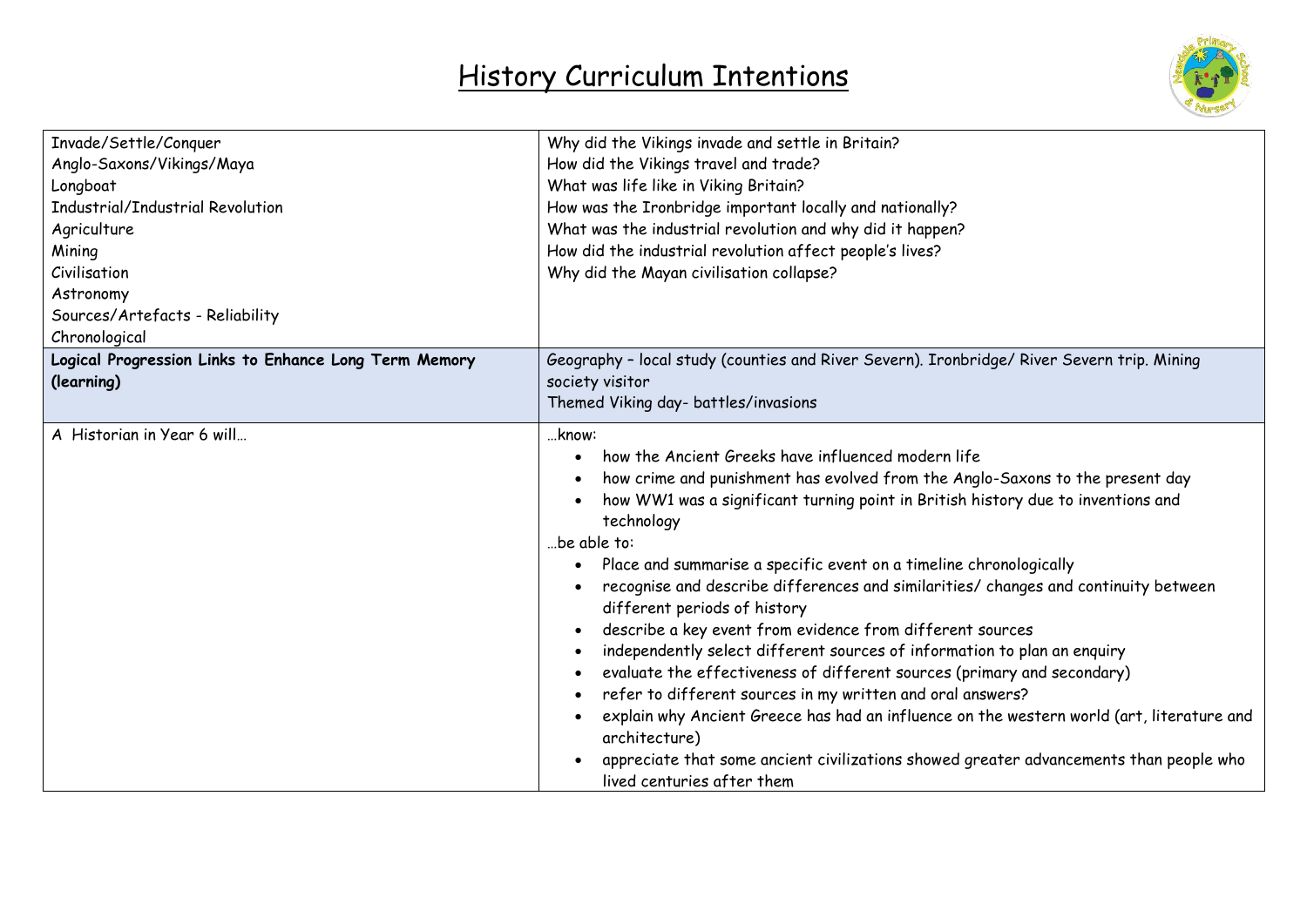

|                                                                                                                                                                                                                                                                         |                                                                                                                                                                                                                                                                                                  | identify and explain my understanding of propaganda and say how the author may be<br>$\bullet$<br>attempting to persuade or give a specific viewpoint<br>communicate knowledge and understanding orally and in writing and offer points of view<br>based upon what I have found out |
|-------------------------------------------------------------------------------------------------------------------------------------------------------------------------------------------------------------------------------------------------------------------------|--------------------------------------------------------------------------------------------------------------------------------------------------------------------------------------------------------------------------------------------------------------------------------------------------|-------------------------------------------------------------------------------------------------------------------------------------------------------------------------------------------------------------------------------------------------------------------------------------|
| <b>Key Vocabulary</b>                                                                                                                                                                                                                                                   |                                                                                                                                                                                                                                                                                                  | Key assessment of learning questions                                                                                                                                                                                                                                                |
| British / local / world history<br>Period<br>Connections<br>Contrasts<br>Trends / change / cause<br>Similarity / difference<br>Significance<br>Critical<br>Arguments<br>perspective<br>Sources - primary / secondary<br>Evidence<br>Diversity<br>Societies<br>Judgement | Relationships<br>Challenges<br>Chronological<br>Timeline<br><b>Influence</b><br>Civilisations<br>Dissolution<br>Achievements<br>Empire<br>Parliament<br>Peasantry<br>Consequence<br>Continuity<br>Change / contrast<br>Analyse<br>Interpretation<br>Religious / cultural<br>Economic<br>Military | Where on a historical timeline would X be?<br>How does the evidence show you that X happened?<br>What was the cause of X event?<br>Who was responsible for this event happening?<br>Where did x event take place?                                                                   |
|                                                                                                                                                                                                                                                                         | Political<br>Time scales                                                                                                                                                                                                                                                                         |                                                                                                                                                                                                                                                                                     |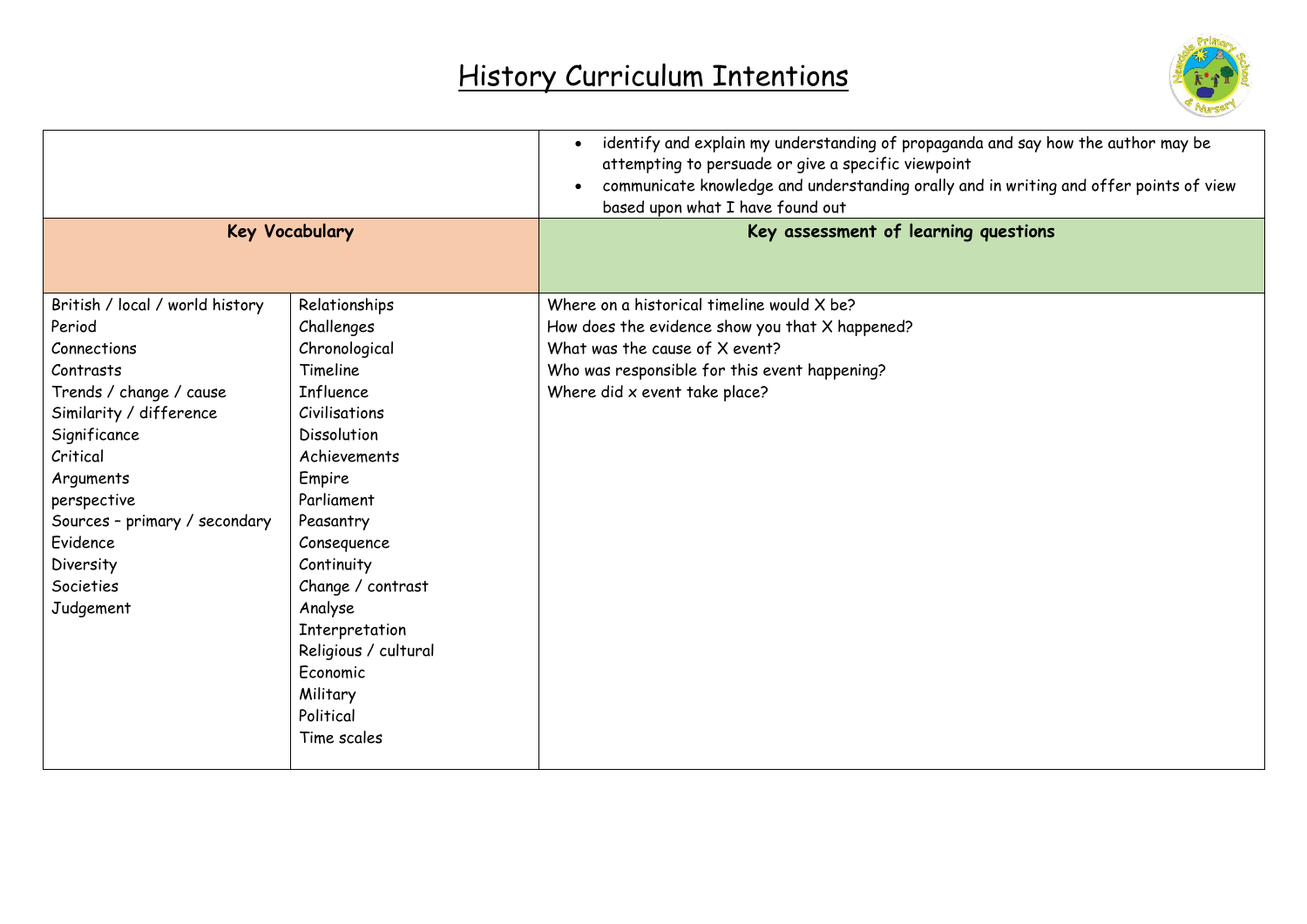

| Logical Progression Links to Enhance Long Term Memory | Visit to Imperial War museum Manchester |
|-------------------------------------------------------|-----------------------------------------|
| (learning)                                            | Visit to Shrewsbury Prison              |
|                                                       |                                         |

| End of Key Stage Curriculum Intent Statement                                                                                                                                                                                                        |                                                                                                                                                                                                                                                                                                                                                                                                                                                                                                                                                      |                                                                                                                                                                                                                                                                                                                                                                                                                                                                                                |  |
|-----------------------------------------------------------------------------------------------------------------------------------------------------------------------------------------------------------------------------------------------------|------------------------------------------------------------------------------------------------------------------------------------------------------------------------------------------------------------------------------------------------------------------------------------------------------------------------------------------------------------------------------------------------------------------------------------------------------------------------------------------------------------------------------------------------------|------------------------------------------------------------------------------------------------------------------------------------------------------------------------------------------------------------------------------------------------------------------------------------------------------------------------------------------------------------------------------------------------------------------------------------------------------------------------------------------------|--|
| <b>Early Years</b>                                                                                                                                                                                                                                  | Key Stage One                                                                                                                                                                                                                                                                                                                                                                                                                                                                                                                                        | Key Stage Two                                                                                                                                                                                                                                                                                                                                                                                                                                                                                  |  |
| A Historian by the end of Early Years will                                                                                                                                                                                                          | A Historian by the end of Key Stage One will                                                                                                                                                                                                                                                                                                                                                                                                                                                                                                         | A Historian by the end of Key Stage Two will                                                                                                                                                                                                                                                                                                                                                                                                                                                   |  |
| experience:<br>Sharing stories about their families<br>Talking about how they have changed since a<br>$\bullet$<br>baby<br>be able to:<br>Retell events in their life e.g. their birthday<br>$\bullet$<br>Use time words when referring to the past | know:<br>Changes within living memory focusing on<br>transport<br>Events beyond living memory that are<br>significant nationally or globally: The Great<br>Fire of London and The Ancient Olympics.<br>The lives of significant individuals in the past<br>$\bullet$<br>who have contributed to national and<br>international achievements: Guy Fawkes,<br>Florence Nightingale and Mary Seacole.<br>Significant historical events, people and places<br>$\bullet$<br>in their own locality: The Darby Family and<br>Thomas Telford.<br>.be able to: | …know:<br>Changes in Britain from the Stone Age to the<br>Iron Age<br>The Roman Empire and its impact on Britain<br>Britain's settlement by Anglo-Saxons and<br>Scots<br>The Viking and Anglo-Saxon struggle for the<br>Kingdom of England to the time of Edward the<br>Confessor<br>A local history study about The Industrial<br>Revolution and the importance of the<br>Ironbridge<br>The achievements of the earliest civilizations:<br>Ancient Egypt.<br>A non-European society: The Maya |  |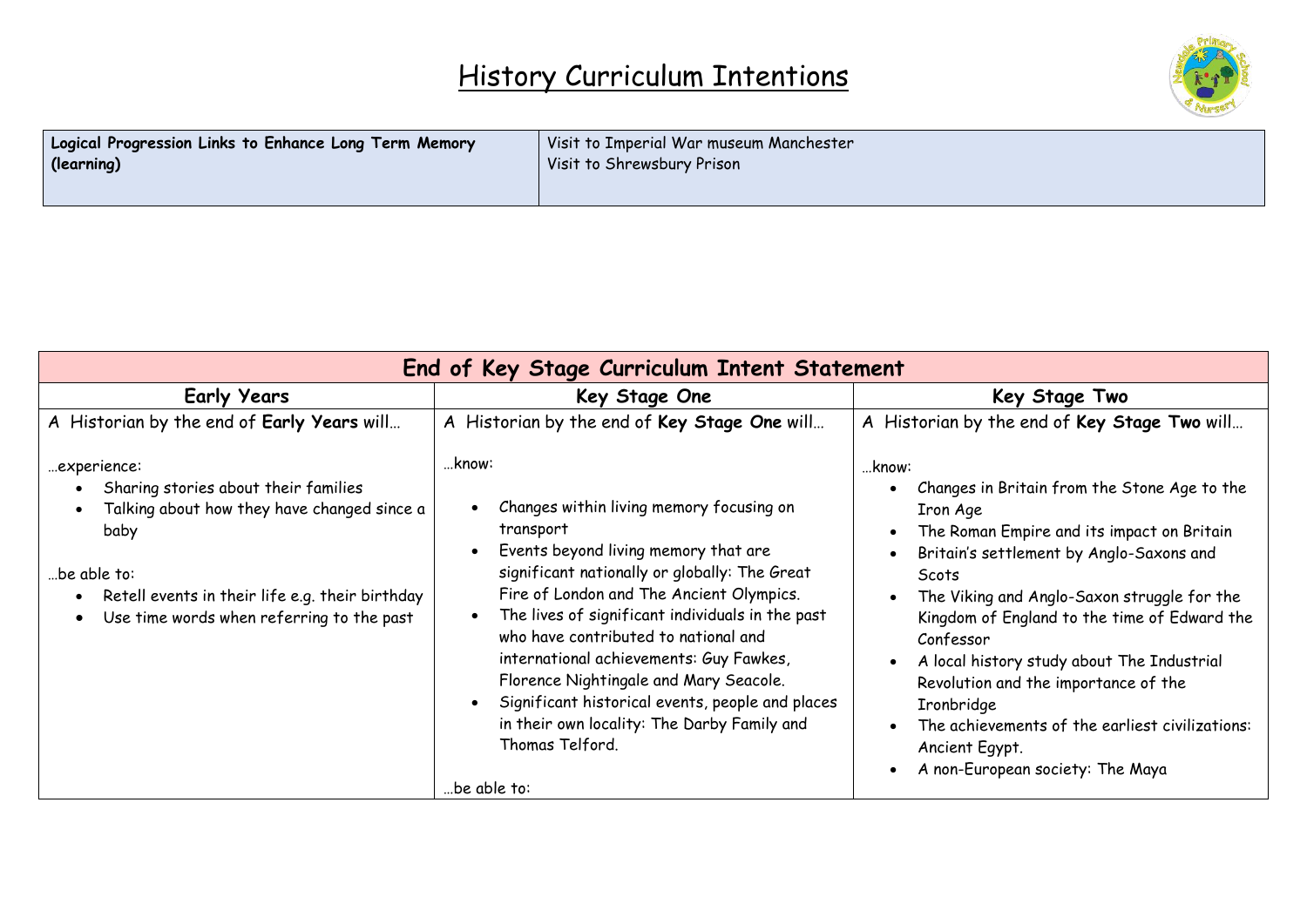

| Use time-related vocabulary<br>Ask questions about the past<br>Compare significant individuals<br>Sequence events<br>Use primary sources of information to find out<br>about the past. | A study of crime and punishment from the<br>$\bullet$<br>Anglo-Saxons to the present<br>Greek life and achievements and their<br>influence on the western world<br>That our knowledge of the past is constructed<br>from a range of sources.<br>be able to:<br>Sequence events according to chronology<br>$\bullet$<br>Identify and explain connections, contrasts<br>and trends over time<br>Use time-related vocabulary<br>$\bullet$<br>Regularly address and devise historically valid<br>questions about change, cause, similarity and<br>difference, and significance.<br>Use primary and secondary sources of<br>evidence and evaluate their effectiveness |
|----------------------------------------------------------------------------------------------------------------------------------------------------------------------------------------|------------------------------------------------------------------------------------------------------------------------------------------------------------------------------------------------------------------------------------------------------------------------------------------------------------------------------------------------------------------------------------------------------------------------------------------------------------------------------------------------------------------------------------------------------------------------------------------------------------------------------------------------------------------|
|----------------------------------------------------------------------------------------------------------------------------------------------------------------------------------------|------------------------------------------------------------------------------------------------------------------------------------------------------------------------------------------------------------------------------------------------------------------------------------------------------------------------------------------------------------------------------------------------------------------------------------------------------------------------------------------------------------------------------------------------------------------------------------------------------------------------------------------------------------------|

#### **End of Primary School Curriculum Intent Statement/School Ready for Key Stage Three**

A Historian at Newdale will…

Have a chronologically secure knowledge and understanding of British, local and world history, establishing clear narratives within and across the periods they study. They will be able to note connections, contrasts and trends over time and develop the appropriate use of historical terms. They will regularly address and sometimes devise historically valid questions about change, cause, similarity and difference, and significance. They will construct informed responses that involve thoughtful selection and organisation of relevant historical information. They will understand how our knowledge of the past is constructed from a range of sources.

…be able to:

- Sequence events according to chronology
- Identify and explain connections, contrasts and trends over time